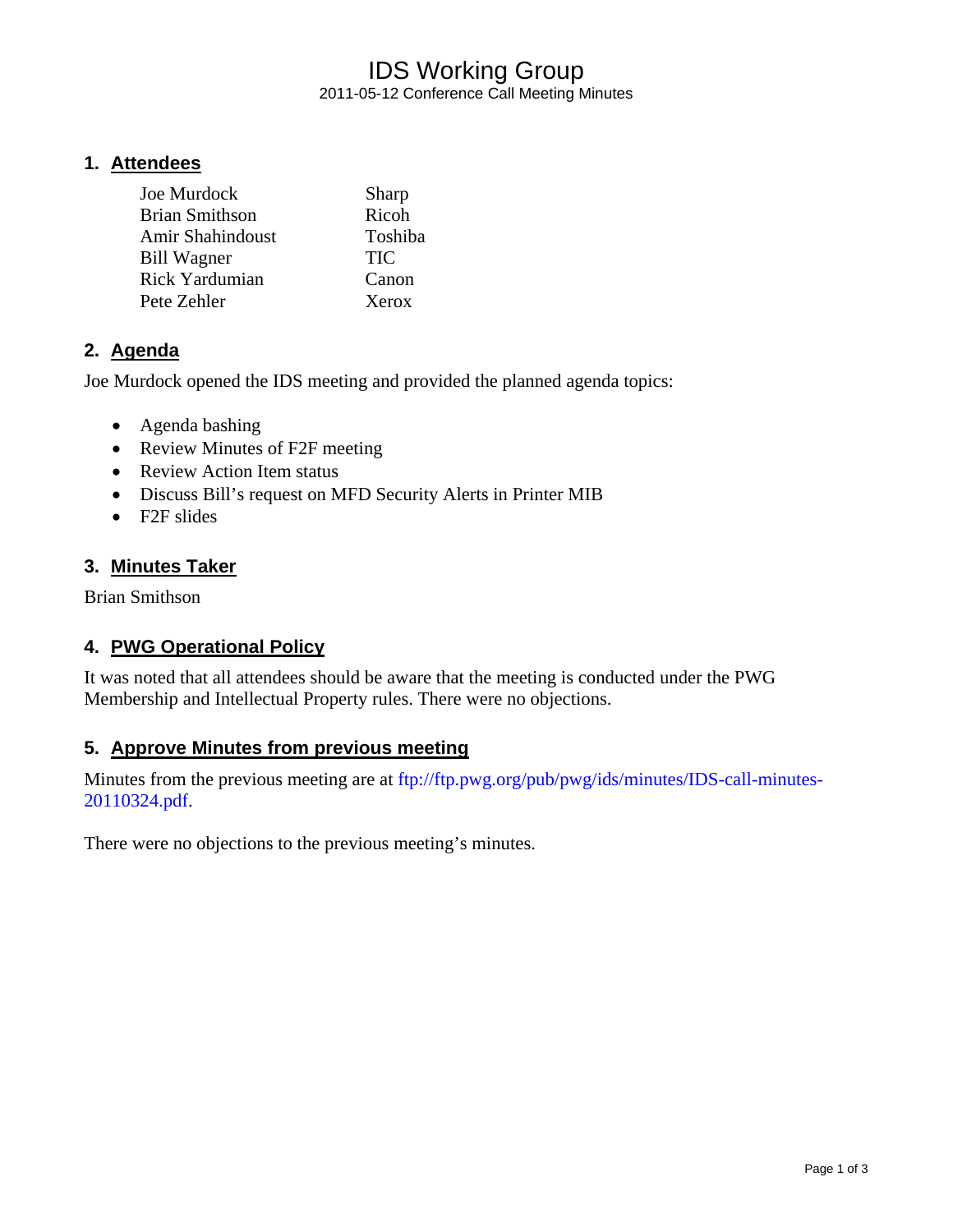# IDS Working Group

2011-05-12 Conference Call Meeting Minutes

# **6. Review Action Items**

The most recent Action Item spreadsheet is available at: ftp://ftp.pwg.org/pub/pwg/ids/ActionItems/.

Action item updates and comments:

- AI #73 was updated to indicate that the document is renamed "IDS Model"
- AI #83 was updated to indicate that a tentative kick-off teleconference with NIAP will be held on May 5, 2011
- AI #84 was completed

## **7. Security Alerts**

Refer to document email: http://www.pwg.org/archives/ids/2011/000580.html.

WIMS is working on a PrinterMIB Alerts Table, and is requesting information from PWG members on what would be reasonable security-related alerts to include. Some examples:

- Invalid access attempt
- Physical violation (someone opens the covers)

WIMS wants to have a single alerts document that includes security and other alerts, not a separate document for security alerts.

Joe suggested that this might be best placed in the model document, but will put it in the F2F agenda for discussion.

Bill said that it would make sense to identify the alerts in the model document, and then the MIB could be a binding.

Joe will look into placement of alerts in the model document:

| 94 | 5/12/2011 | Joe Murdock | Reats<br>spec | Placement of alerts in the symantic model document |
|----|-----------|-------------|---------------|----------------------------------------------------|

## **8. F2F Slides review**

Refer to documents ftp://ftp.pwg.org/pub/pwg/ids/Presentation/2011-05\_25\_IDS\_plenary-d2.pdf and ftp://ftp.pwg.org/pub/pwg/ids/Presentation/2011-05-26\_IDS\_F2F-d2.pdf

Slides were discussed and slightly edited during the conference call. "d2" is the result of the editing. Same filename except "d1" is what was posted to the mailing list for review prior to the conference call.